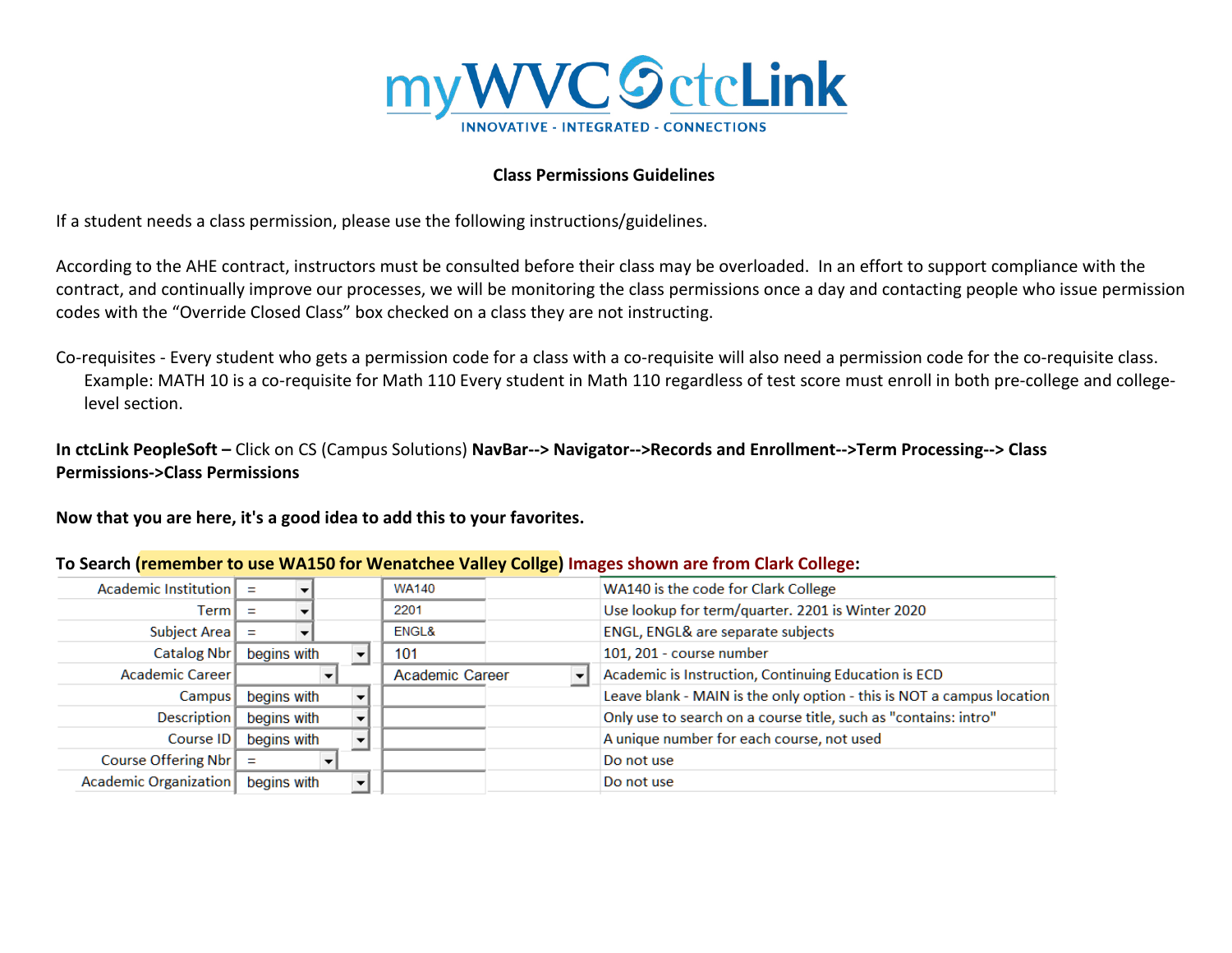| Permission to Drop<br><b>Permission to Add</b><br>Course ID 031433<br>Academic Institution Clark College<br>Term WINTER 2020<br>Academic<br>Subject Area ENGL&<br>English - ENGL&<br><b>English Composition I</b><br>Catalog Nbr 101 | Course Offering Nbr 1                                                                                                                                             | You'll need to find information at the CLASS<br>level. You can use <b>Find</b> or <b>View All</b> and scroll<br>individually through each class.                                      |
|--------------------------------------------------------------------------------------------------------------------------------------------------------------------------------------------------------------------------------------|-------------------------------------------------------------------------------------------------------------------------------------------------------------------|---------------------------------------------------------------------------------------------------------------------------------------------------------------------------------------|
| <b>Class Section Data</b><br><b>Regular Academic Session</b><br>Session 1<br>Class Section D01D<br><b>Component Lecture</b>                                                                                                          | First 1 of 32 Last<br>Find   View All<br>Class Nbr 2624<br>Class Status Active<br><b>Class Type</b> Enrollment Section<br>Instructor Bennion, Jillian Marie Moore | You are only able to provide a student<br>permission to an individual class section. They<br>must know which section they want to enroll in<br>before they can get a permission code. |

The search will produce information at the COURSE level for all classes scheduled during the selected term.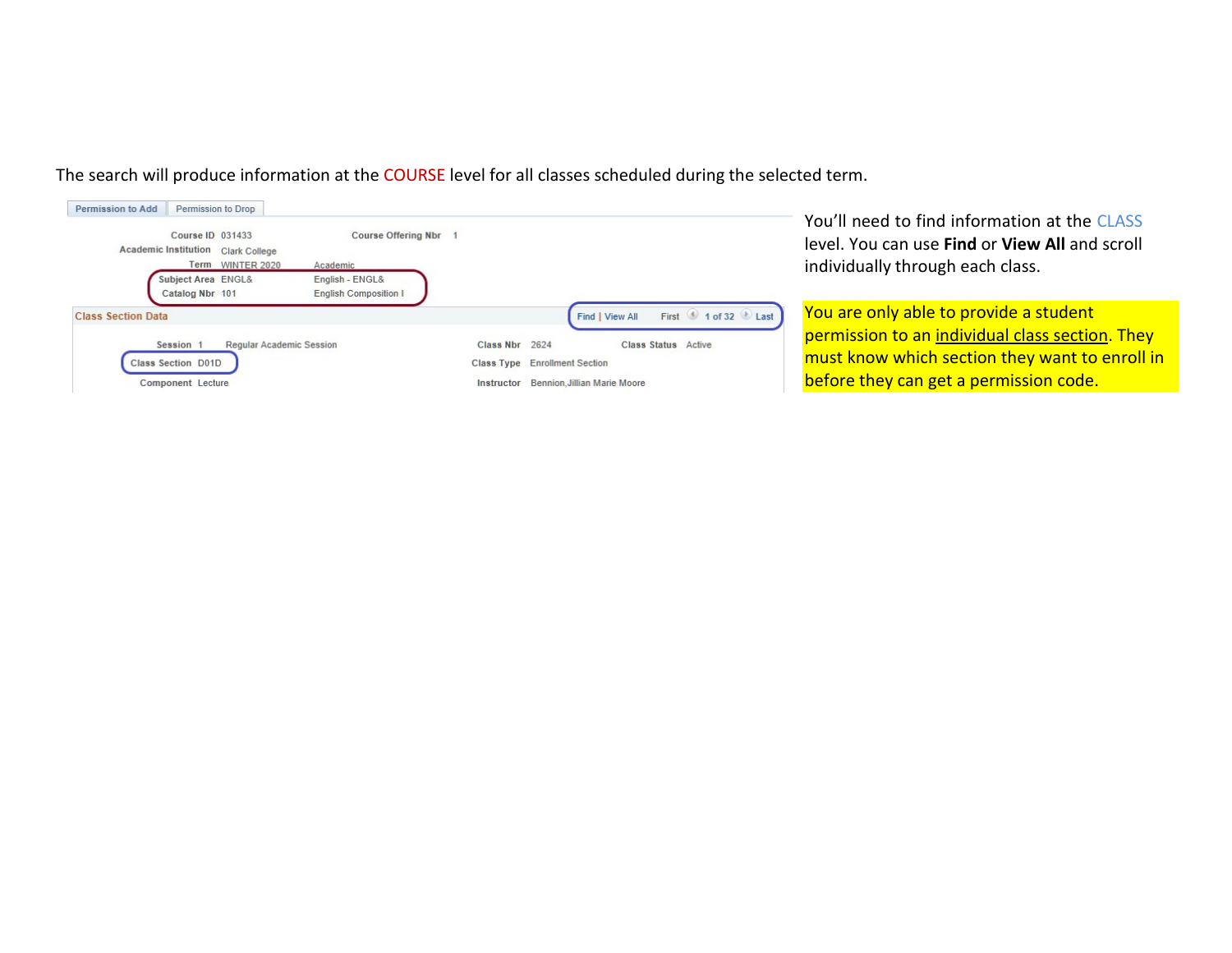Make sure you are looking at the specific class you are giving permission for (view all or view one).

What permissions DO. Faculty should only use these 3:

- Closed Class system will override the capacity. **NOTE: This also overrides the wait list**
- Requisite Not Met system will ignore class requisites
- Consent Required system allows a student into a class that requires permission

|                                                                                                                                                                                                                                  | Defaults                    |                     |                            |   |                         |                         |                           |          |                               |                        |     |  |  |
|----------------------------------------------------------------------------------------------------------------------------------------------------------------------------------------------------------------------------------|-----------------------------|---------------------|----------------------------|---|-------------------------|-------------------------|---------------------------|----------|-------------------------------|------------------------|-----|--|--|
|                                                                                                                                                                                                                                  |                             |                     | Expiration Date 03/13/2020 | 1 |                         |                         |                           |          |                               |                        |     |  |  |
|                                                                                                                                                                                                                                  | <b>Permission Valid For</b> |                     |                            |   |                         |                         |                           |          |                               |                        |     |  |  |
|                                                                                                                                                                                                                                  |                             | <b>Closed Class</b> | <b>Requisites Not Met</b>  |   | <b>Consent Required</b> |                         | <b>Career Restriction</b> |          | <b>Permission Time Period</b> |                        |     |  |  |
| $\checkmark$<br>っ                                                                                                                                                                                                                |                             |                     |                            |   |                         |                         |                           |          |                               |                        |     |  |  |
| <b>Assign More Permissions</b><br>$\overline{2}$<br>Generate<br>Set All Permissions to Issued<br>4<br>Personalize   Find   $\boxed{2}$   $\boxed{3}$ First $\boxed{0}$ 1-2 of 2 $\boxed{0}$ Last<br><b>Class Permission Data</b> |                             |                     |                            |   |                         |                         |                           |          |                               |                        |     |  |  |
| $\left  \overline{\mathbf{H}} \mathbf{B} \right $<br>Comments<br>Permission<br><b>General Info</b>                                                                                                                               |                             |                     |                            |   |                         |                         |                           |          |                               |                        |     |  |  |
|                                                                                                                                                                                                                                  |                             |                     | б                          |   |                         |                         |                           |          | Permission                    |                        |     |  |  |
|                                                                                                                                                                                                                                  | Seq # Number                | ID                  | Name                       |   |                         | <b>Issued Issued By</b> | <b>Issued Date Status</b> |          | <b>Use Date</b>               | <b>Expiration Date</b> |     |  |  |
| 1                                                                                                                                                                                                                                | 404351                      |                     |                            |   | □5                      |                         |                           | Not Used |                               | 03/13/2020 问           | $=$ |  |  |
| 2                                                                                                                                                                                                                                | 811593                      |                     |                            |   |                         |                         |                           | Not Used |                               | n <br>03/13/2020       | Ξ   |  |  |

- 1. **Expiration date** (ok to be end of term)
- 2. Make sure to unmark all **Permission Valid For** boxes *EXCEPT* the one that permission is being granted for.
- 3. **Assign More Permissions** box Enter 1, or the number of permissions you are generating at thistime.
- 4. Click on yellow **Generate** box to generate permissions.

Now you have a list of permissions (depending on the number you generated)

- 5. Click the **issued box** to assign to a student
- 6. Click on **comments.** Enter student's name (F. Last), reason why permission was granted, and your name.
- 7. Click **Save** at the bottom left on the page.
- 8. Give permission number to student.

| Seq # Number ID | Name    | <b>Issued Issued By</b> | <b>Issued Date Status</b> | Permission | Use Date Expiration Date Class | Closed         | Requisites Consent Career<br>Not Met |        | <b>Required Restriction Period</b> | Permission<br>Time | <b>Comments</b>                    |
|-----------------|---------|-------------------------|---------------------------|------------|--------------------------------|----------------|--------------------------------------|--------|------------------------------------|--------------------|------------------------------------|
| 116210          | Kelly L | 101010323               | 11/13/2019 Used           |            | 11/13/2019 12/27/2019          | $\mathbb{R}^n$ |                                      |        |                                    |                    | Kelly completed ENGL 101 for 3 cr. |
| 693340          |         | 101012243               | 11/14/2019 Not Used       |            | 12/27/2019                     |                |                                      | $\vee$ |                                    | $\checkmark$       | <b>Has prereq</b>                  |

When a student uses the code you will see their ID and name and date used.